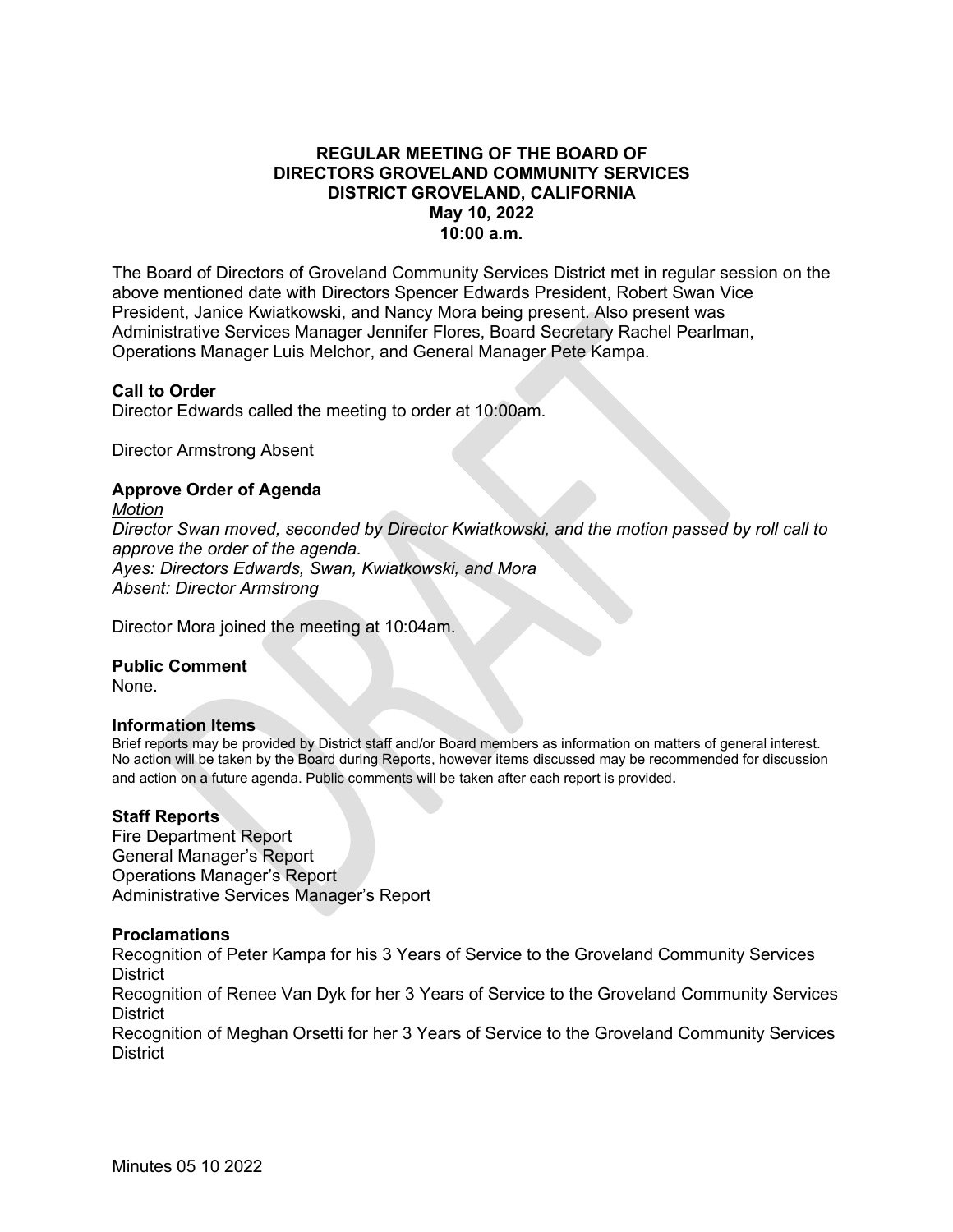### **Consent Calendar**

Consent Calendar items are considered routine and will be acted upon by one motion. There will be no separate discussion on these items unless a member of the Board, Staff or a member of the Public requests specific items be set aside for separate discussion.

Approve Minutes from the April 7, 2022, Special Meeting

Approve Minutes from the April 12, 2022, Regular Meeting

Approve Minutes from the April 26, 2022, Special Meeting

Accept April 2022 Payables

Adoption of a Resolution Proclaiming a Local Emergency Persists, Ratifying the Proclamation of a State of Emergency by Governor's Executive Order N-25-20 and Order N-29-20, and Re-Authorizing Remote Teleconference Meetings of the Legislative Body of the Groveland Community Services District for the Period of May 10, 2022 through June 7, 2022 Pursuant to Brown Act Provisions

Waive Reading of Ordinances and Resolutions Except by Title *Motion*

*Director Swan moved, seconded by Director Kwiatkowski and the motion passed by roll call to adopt approve the consent calendar. Ayes: Directors Edwards, Swan, Kwiatkowski, and Mora* 

*Absent: Director Armstrong* 

#### **Old Business**

(Items tabled or carried forward from a previous meeting to be considered on this agenda. The Board of Directors intends to consider each of the following items and may take action at this meeting. Public comment is allowed on each individual agenda item listed below, and such comment will be considered in advance of each Board action).

#### **None.**

### **Discussion and Action Items**

The Board of Directors intends to consider each of the following items and may take action at this meeting. Public comment is allowed on each individual agenda item listed below, and such comment will be considered in advance of each Board action.

Adoption of a Resolution Authorizing the Award of the Pavement Rehabilitation Phase 2 Project to the Lowest Responsive Bidder and to Authorize the General Manager to Sign an Agreement on Behalf of the District

## *Motion*

*Director Swan moved, seconded by Director Edwards and the motion passed by roll call to approve Resolution 17-2022 to authorize the award of the Pavement Rehabilitation (Phase 2) Construction Contract to Moyle Excavation for a bid amount of \$320,250.00 and to authorize the General Manager to sign Contract Documents on behalf of the District. Ayes: Directors Edwards, Swan, Kwiatkowski, and Mora Absent: Director Armstrong*